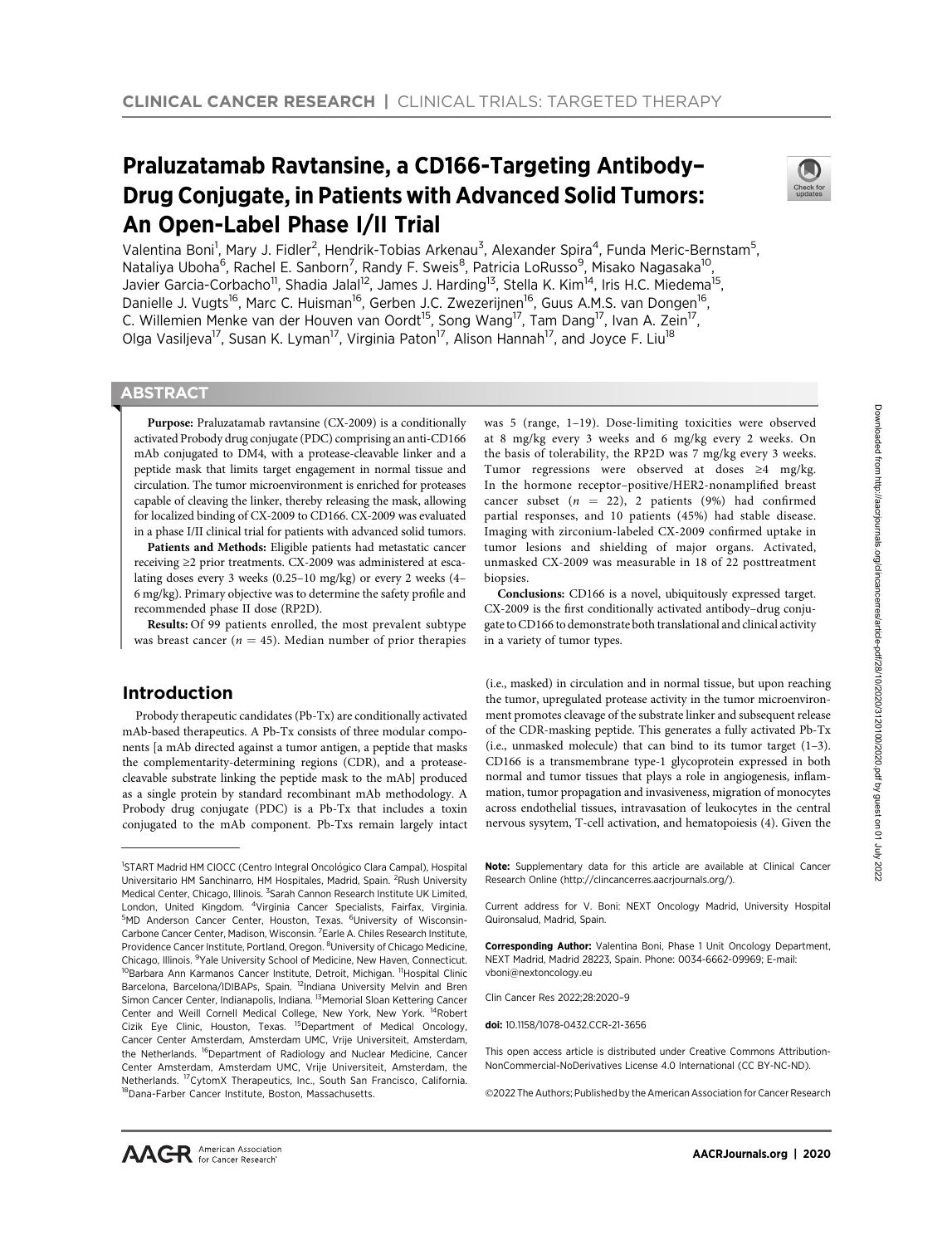This is the first publication of a clinical trial reporting the safety and preliminary activity of praluzatamab ravtansine (CX-2009), a Pb-Tx antibody–drug conjugate (ADC) targeting CD166. These data support converting a target antigen from "undruggable" due to its wide distribution on tumor cells and healthy tissues to one that is "druggable" with the use of a conditionally activated ADC. The preliminary findings support further exploration. CX-2009 appears to be generally well tolerated, with signs of anticancer activity in patients with advanced, refractory cancers. First-in-human imaging with zirconium-labeled  $CX-2009$  ( $\binom{89}{2}Zr$ ] $Zr-CX-2009$ ) confirmed uptake in tumor lesions and shielding of major organs known to express CD166. Analysis of on-treatment biopsies shows CX-2009 is activated/unmasked in the tumor microenvironment. The results of this study support future investigations of CX-2009 in patients with advanced, previously treated breast cancer and other tumors that express CD166.

Translational Relevance

expression of CD166 in normal tissues, it was considered "undruggable" until the advent of Probody technology because of the expected potential high rate of off-tumor/on-target toxicities. Praluzatamab ravtansine (CX-2009) is a CD166-targeting PDC where the mAb moiety is conjugated via a disulfide cleavable linker to the potent microtubule inhibitor N2'-deacetyl-N2'-(4-mercapto-4-methyl-1oxopentyl)-maytansine (DM4) with an average drug antibody ratio of approximately 3.5 for the conjugated species (5).

This phase I/II study (CTMX-M-2009-001; NCT03149549) was designed to evaluate the tolerability, activity, and pharmacokinetics of CX-2009 to identify the recommended phase II dose (RP2D). Results from dose escalation of CX-2009 regimens at every 2 weeks and every 3 weeks are presented here, including translational analyses of ontreatment biopsies assessing activation of CX-2009 in the tumor, and a visual and quantitative assessment of  $\binom{89}{2}$ T|Zr-CX-2009 distribution in tumor and nontumor tissues by immuno-PET.

# Patients and Methods

#### Study design and participants

This multicenter, open-label, phase I/II study was designed as a phase I dose-escalation/expansion trial followed by a modified toxicity probability interval-2 (mTPI-2) design (refs. 6, 7; i.e., a rule-based design similar to the  $3+3$  design that allows for dose escalation and deescalation) to guide patient allocation from observed safety outcomes at different dose levels.

Eligible patients [age ≥18 years; Eastern Cooperative Oncology Group (ECOG) 0, 1] had either histologically confirmed, metastatic or locally advanced unresectable solid tumors with progressive disease (PD) after standard treatment or known intolerance to available treatment. The allowed tumor types, based on the predicted prevalence of CD166 expression, were breast cancer, castration-resistant prostate cancer, non–small cell lung cancer (NSCLC), epithelial ovarian cancer, head and neck squamous cell cancer (HNSCC), cholangiocarcinoma, and endometrial carcinoma. The online Supplementary Appendix lists all inclusion/exclusion criteria. because under the correspondent interaction of the state of the clinical state of the combined from the state of the combined from the state of the combined from the state of the combined from the state of the state of th

Submission of either archival or fresh tumor tissue was required for evaluation of CD166 expression by a qualified IHC assay performed in a central Clinical Laboratory Improvement Amendments–certified laboratory. The original protocol did not require CD166 expression for eligibility or prophylaxis for DM4-associated corneal toxicity. These two requirements were implemented with subsequent protocol amendments.

This study was conducted in compliance with the Declaration of Helsinki, Good Clinical Practice guidelines, the principles of informed consent, and the requirements of public registration of clinical trials. Written informed consent was obtained from each patient before screening. The protocol was approved by the institutional ethics committees.

#### **Procedures**

CX-2009 doses, ranging from 0.25 to 10 mg/kg based on the patient's adjusted ideal body weight, were given intravenously every 3 weeks, starting with a single-patient accelerated titration cohort (0.25 mg/kg), followed by a  $3+3$  dose escalation with doses ranging from 0.5 to 10 mg/kg. Subsequently, a 14-patient mTPI-2 cohort was planned to further refine the RP2D. For the every 2 weeks schedule, a mTPI-2 escalation design started at 6 mg/kg, with potential escalation/ deescalation to 8–10 or 4 mg/kg. Expansion cohorts at the RP2D followed the escalation phase.

Dose-limiting toxicity (DLT) criteria occurring in cycle 1 (i.e., first 3 weeks schedule or first 4 weeks schedule) included grade ≥3 treatment-related adverse events (AE). Detailed DLT criteria can be found in the online Supplementary Materials and Methods. The decision to proceed through the dose escalation was overseen by a safety review committee that was composed of study investigators and the sponsor's medical monitor and pharmacovigilance team. Enrollment continued in each cohort until the MTD or maximum administered dose was reached.

Safety assessments at every visit included physical examinations and monitoring of AEs and vital signs. Electrocardiograms, ophthalmologic examinations, and clinical laboratory investigations were done according to the protocol-mandated schedule or as clinically indicated. AEs were graded by severity using National Cancer Institute Common Terminology Criteria for Adverse Events (CTCAE) version 4.03, seriousness, and relation to study treatment (as determined by the treating investigators). An independent Data Safety Monitoring Board (DSMB) reviewed data from the ongoing trial every 6 months.

Antitumor activity was assessed by standard radiographic imaging at screening and every 8 weeks thereafter. Patients who received study drug for ≥12 months had tumor assessments every 12 weeks. Tumor response was evaluated locally by the treating investigator according to RECIST v1.1. An analysis of safety and antitumor activity outcomes for patients with hormone receptor–positive/ HER2-nonamplified breast cancer (HR<sup>+</sup>/HER2<sup>-</sup>) and triplenegative breast cancer (TNBC) was performed because the protocol had prospectively determined that these subtypes of breast cancer would be studied as separate expansion cohorts.

#### Sample collection and assays

#### Measurement of CX-2009 in circulation

The following analytes were measured in human plasma by validated assays using LC/MS-MS: intact CX-2009 (masked prodrug form of CX-2009), total CX-2009 (intact and activated forms of CX-2009), Probody conjugated-DM4, free DM4, and DM4-Me (S-Methyl metabolite of DM4).

#### IHC analysis of CD166

The study sponsor, CytomX Therapeutics, Inc., in collaboration with MolecularMD (now ICON Specialty Laboratories), developed a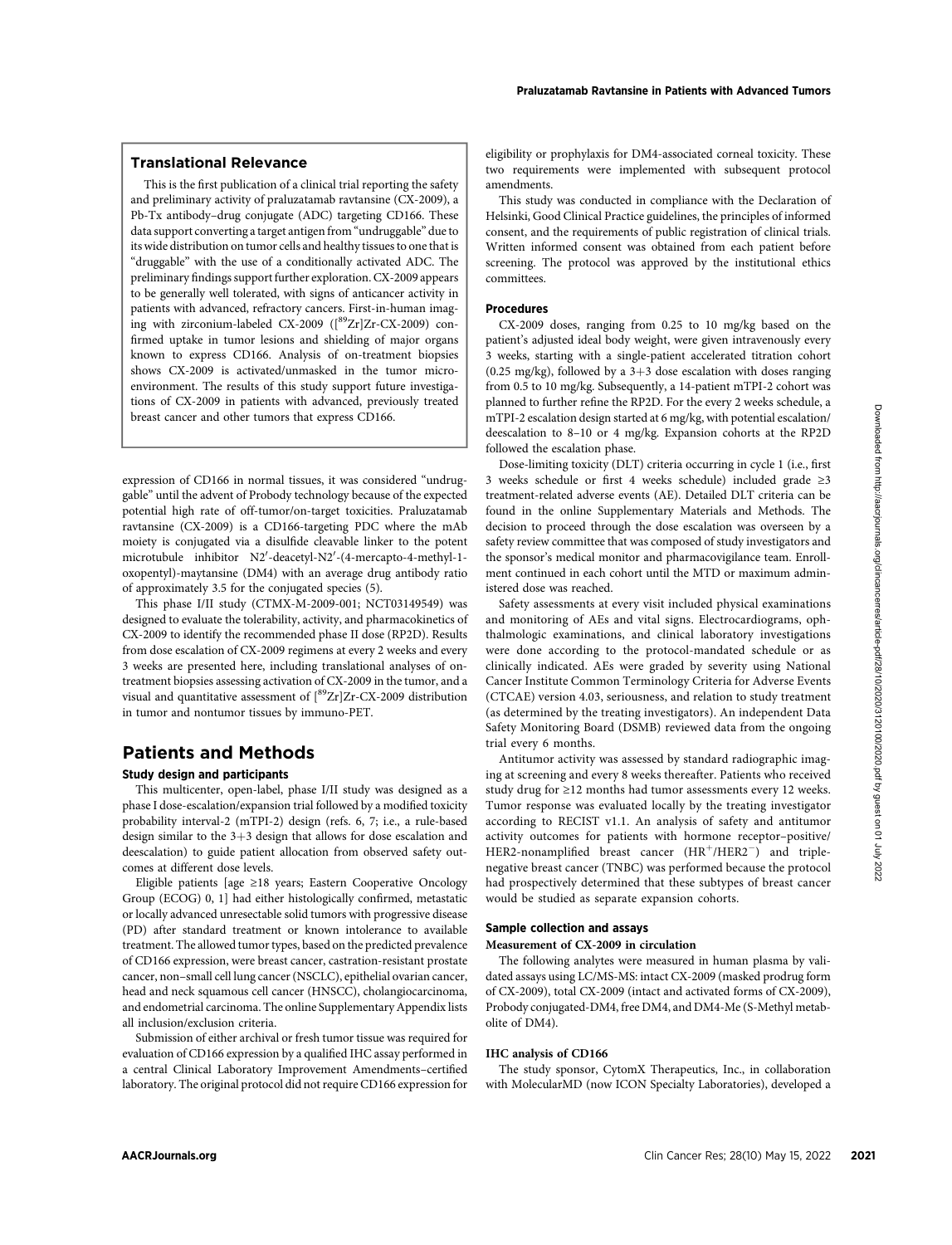novel IHC CD166 assay with a pathologist-based algorithm and scoring method to evaluate CD166 expression in patient tumor biopsies (Supplementary Materials and Methods). The CD166 scoring method comprises a semiquantitative evaluation of the percentage of tumor cells with membranous staining at different intensities  $(0, 1+)$ ,  $2+$ , and  $3+$ ) in the tumor samples; these data are used to generate a composite staining score (H-score; Supplementary Materials and Methods).

#### Collection of on-treatment biopsies

Starting at 4 mg/kg, additional patients with high-expressing CD166 tumors could provide consent for on-treatment biopsies and enroll into a previously declared safe dose. Biopsies were obtained in cycle one on day 4 following the first CX-2009 infusion (C1D4) and were analyzed to determine levels of activated CX-2009 and CD166. Activated CX-2009 in tumor biopsies was measured by a qualified capillary immunoelectrophoresis (CEI) assay on the PeggySue instrument (ProteinSimple) using a custom anti-idiotypic antibody (developed by CytomX) that was directed against the light chain of CX-2009. CD166 in on-treatment biopsies also was measured by a qualified CEI assay on the PeggySue instrument, using a commercial anti-CD166 antibody (ab233750; Abcam). It is important to note that this assay measures the amount of activated light chain, and results are interpolated against standard curves consisting of the parental antibody of CX-2009 (lacking the DM4 conjugate) in which either both light chain arms are intact or both are activated (two-armactivated). However, that the most probable state in vivo is a mixture of one-arm-activated and two-arm-activated CX-2009 molecules because cleavage of one arm may not necessarily be followed immediately by cleavage of the second arm. See Supplementary Materials and Methods for full assay details

# PET/CT imaging with  $[{}^{89}Zr]Zr$ -CX-2009

To understand the distribution of CX-2009 in healthy and tumor tissues, immuno-PET imaging was performed with zirconium-89 (<sup>89</sup>Zr) radiolabeled CX-2009. Thirty-seven MBq/10 mg of [<sup>89</sup>Zr]Zr-CX-2009 was administered followed by four sequential PET/CT scans at 2, 26, 90, and 162 hours after injection. A Patlak analysis was performed to extract irreversible uptake (Ki) in organs of interest. These results were compared with validated baseline uptake of antibodies in organs lacking target expression, which was based on four radiolabeled mAbs (8). Details on the imaging substudy procedures and analyses are provided in the Supplementary Materials and Methods. After completing imaging procedures, patients could enroll to the actively enrolling dosing cohort.

#### **Outcomes**

The primary objectives of this dose-escalation/expansion study were to assess the safety and tolerability of CX-2009, including the incidence and nature of DLTs, and the determination of the MTD and RP2D on both the every 3 weeks and every 2 weeks schedules. Secondary objectives were antitumor response outcomes, including objective response rate (ORR), clinical benefit rate [CBR, i.e., patients who achieved a best response of complete response (CR), partial response (PR; confirmed or unconfirmed), or had stable disease (SD) lasting  $\geq 16$  or  $\geq 24$  weeks].

#### Statistical analysis

Although no formal power calculations were done, the sample size of each dose cohort was guided by the mTPI-2 design (6). The safety analysis population, which included all enrolled patients who received at least one dose of CX-2009, was used to describe patient characteristics, CX-2009 doses and duration of treatment, safety endpoints, and activity analyses. The response-evaluable population, which included all patients who had an adequate baseline disease assessment and at least one postbaseline disease assessment occurring prior to any new anticancer treatment, was used to evaluate ORR and CBR.

SAS (version 9.4) was used for statistical analysis of patient data. Descriptive statistics were used to summarize all study data. Continuous variables were summarized by number, mean (SD), and median interquartile range (IQR) values. Categorical variables were summarized by frequency and percentage of patients. Exact 95% confidence intervals were calculated for all proportion estimates. Estimates of time-to-event endpoints (progression-free survival and overall survival) were obtained using the Kaplan– Meier method.

The Spearman rank-order test was used to assess the correlation of intratumoral CD166 with activated CX-2009 (TIBCO Spotfire) because the data were not normally distributed. Normality of the datasets was assessed using the D'Agostino-Pearson test (GraphPad Prism 9.1).

This trial is registered with ClinicalTrials.gov, NCT03149549, and with the EU Clinical Trials Register, EudraCT 2017-000625-12.

#### Data sharing

All data relevant to the study are included in the article or uploaded as online Supplementary Data. The datasets used and/or analyzed during the current study are available from the corresponding author upon reasonable request.

#### Role of the funding source

The funder, in collaboration with the study investigators, developed the study protocol. The funder was also involved in data collection, analysis, interpretation of results, and writing of this article. The corresponding author had full access to all the study data and had final responsibility for the decision to submit for publication.

# Results

#### Enrollment and patient demographics

Of 138 patients evaluated for eligibility between June 14, 2017 and April 9, 2020, 99 patients were enrolled from 27 academic and community oncology centers in the United States, Spain, the United Kingdom, and the Netherlands (Supplementary Fig. S1). Supplementary Table S1 summarizes reasons for screen failures. Because of logistical difficulties associated with the COVID-19 pandemic, study enrollment was stopped at a point when the dose-escalation phase was completed, and there was limited enrollment into the dose-expansion phase. As of November 17, 2020, the median duration of follow-up was 18.4 weeks (IQR, 9–49 weeks). All 99 enrolled and treated patients contributed to the safety-analysis population; 80 patients met the criteria for the response-evaluable population. Those excluded from the response evaluation either did not have a postbaseline disease assessment ( $n = 17$ ) or started a new anticancer treatment prior to the postbaseline tumor assessment ( $n = 2$ ). Reasons for treatment discontinuation included progressive disease ( $n = 54$ ), symptomatic deterioration ( $n = 16$ ), AEs ( $n = 12$ ), investigator or patient decision  $(n = 11)$ , or death  $(n = 6)$ . On-treatment biopsies were collected from 27 patients at doses ≥4 mg/kg; 22 of these were evaluable for measurement of intratumoral CX-2009 and CD166. Two patients participated in the imaging substudy.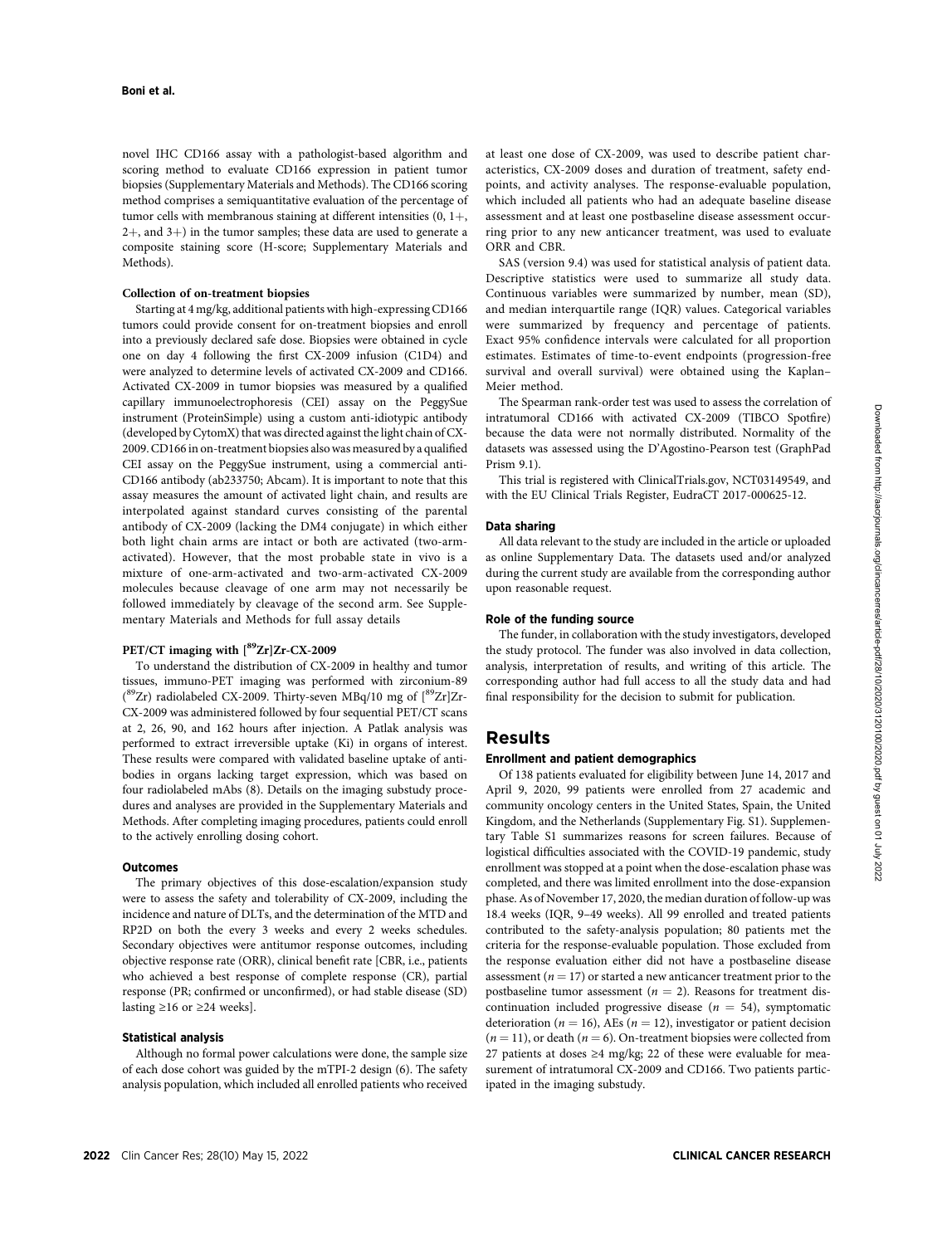Table 1. Baseline characteristics of patients (safety population).

|                                                                                              |                           |                          | THU analysis of UDT66 in archival or predose samples showed that                 |
|----------------------------------------------------------------------------------------------|---------------------------|--------------------------|----------------------------------------------------------------------------------|
|                                                                                              |                           | $HR+/HER2-$              | of 99 tumor samples, 80 were classified as high for CD166, 13 were low           |
|                                                                                              |                           | nonamplified             | for CD166, and six samples were insufficient for IHC analysis.                   |
|                                                                                              |                           | breast cancer            |                                                                                  |
|                                                                                              | All cohorts<br>$(n = 99)$ | and TNBC<br>$(n = 39)$   | PET/CT imaging with [89Zr]Zr-CX-2009                                             |
|                                                                                              |                           |                          | Two patients, 1 with NSCLC and the other with metastatic breast                  |
| Age, years                                                                                   | 59 (51-67)                | 53 (44-67)               | cancer, were evaluated for tumor uptake and biodistribution using                |
| Sex                                                                                          |                           |                          | $[{}^{89}Zr]Zr$ -CX-2009 PET/CT imaging (Fig. 1A). Results are available for     |
| Female                                                                                       | 78 (79%)                  | 39 (100%)                | the patient with NSCLC. Patlak analysis was performed to extract                 |
| Male                                                                                         | 21 (21%)                  |                          | irreversible uptake values (Ki) of [ <sup>89</sup> Zr]Zr-CX-2009 in major organs |
| Race                                                                                         |                           |                          | using validated dataset of four mAbs (8). CX-2009 performed iden-                |
| White                                                                                        | 81 (82%)                  | 30 (77%)                 | tically to a nonspecific/nonbinding mAb with respect to uptake in lung,          |
| Asian                                                                                        | 5(5%)                     | 1(3%)                    | spleen, and kidney (Fig. 1B). In contrast, liver uptake was increased,           |
| Black or African American                                                                    | 2(2%)                     |                          |                                                                                  |
| Native Hawaiian or other                                                                     | 2(2%)                     | 1(3%)                    | most likely due to the attached cytotoxic payload, as previously                 |
| Pacific Islander                                                                             |                           |                          | demonstrated in preclinical studies (9, 10). Tumor uptake was con-               |
| Other                                                                                        | 3(3%)                     | 2(5%)                    | firmed despite the challenge of assessing uptake in the low-cellularity          |
| Unknown                                                                                      | 6(6%)                     | 5 (13%)                  | context of this specific tumor type (Fig. 1C).                                   |
| ECOG performance status                                                                      |                           |                          |                                                                                  |
| 0                                                                                            | 33 (33%)                  | 17 (44%)                 | Safety                                                                           |
| 1                                                                                            | 66 (67%)                  | 22 (56%)                 | Patients received a median of three doses (IQR, 2-4) of CX-2009                  |
| Tumor type                                                                                   |                           |                          | during a median of 8.9 weeks (IQR, 6-14) in all cohorts. The maximum             |
| Breast carcinoma                                                                             | 45 (46%)                  |                          |                                                                                  |
| HR-positive, HER2-                                                                           | 28                        | 28                       | administered dose was 10 mg/kg. One DLT (vomiting) occurred in the               |
| nonamplified                                                                                 |                           |                          | 8 mg/kg every 3 weeks cohort and two DLTs (peripheral neuropathy                 |
| HER2 positive                                                                                | 6                         | -                        | and increased liver transaminases) occurred in the 6 mg/kg every                 |
| Triple negative                                                                              | 11                        | 11                       | 2 weeks cohort. All DLTs were reversible.                                        |
| <b>CRPC</b>                                                                                  | 2(2%)                     | $\overline{\phantom{0}}$ | Table 2 summarizes treatment-emergent AEs (TEAE) by dosing                       |
| <b>NSCLC</b>                                                                                 | 13 (13%)                  | -                        | cohort and in the total study population. Of 99 enrolled patients, 98            |
| Epithelial ovarian carcinoma                                                                 | 22 (22%)                  | -                        | patients experienced at least one TEAE; 90 patients experienced a                |
| Endometrial carcinoma                                                                        | 3(3%)                     | -                        |                                                                                  |
| <b>HNSCC</b>                                                                                 | 9(9%)                     |                          | treatment-related AE (TRAE). Infusion-related reactions were                     |
| Cholangiocarcinoma                                                                           | 5(5%)                     | $\overline{\phantom{0}}$ | reported in 22 patients; one was grade 3 and the others were grades              |
| CD166 status                                                                                 |                           |                          | 1 or 2. Premedications, including corticosteroids, acetaminophen or              |
| High                                                                                         | 80 (81%)                  | 32 (82%)                 | antihistamines, were allowed if needed for infusion reaction prophy-             |
| Low                                                                                          | 13 (13%)                  | 5 (13%)                  | laxis. Twelve patients (12%) experienced 12 TRAEs that led to CX-                |
| Unknown                                                                                      | 6(6%)                     | 2(5%)                    | 2009 discontinuation. Five patients discontinued treatment due to                |
| No. of prior cancer treatment regimens                                                       | $5(4-8)$                  | $8(5-9)$                 | ocular AEs. Two patients discontinued treatment for peripheral                   |
| Types of prior treatments                                                                    |                           |                          |                                                                                  |
| Platinum-containing compound                                                                 | 96 (97%)                  | 37 (95%)                 | neuropathy and one patient each discontinued treatment for nausea,               |
| or microtubule inhibitor                                                                     |                           |                          | sepsis, back pain, dyspnea, and urticaria.                                       |
| Platinum-containing                                                                          | 71 (72%)                  | 15 (39%)                 | Across all dosing cohorts, 37% of patients had at least one grade $\geq$ 3       |
| compounds                                                                                    |                           |                          | TRAE (Table 2). The most commonly reported grade $\geq$ 3 TRAEs were             |
| Microtubule inhibitor                                                                        | 81 (82%)                  | 37 (95%)                 | keratitis (9%), increased aspartate aminotransferase (8%), increased             |
|                                                                                              |                           | 6 (15%)                  | alanine aminotransferase (5%), and anemia (5%). One patient with                 |
| Anti-PD-1/PD-L1 treatment<br>CDK4/6 inhibitor                                                | 36 (36%)                  |                          | NSCLC had grade 5 sepsis, which the investigator considered to be                |
|                                                                                              | 21 (21%)                  | 17 (44%)                 | treatment related and complicated by pancytopenia. This 60-year-old              |
|                                                                                              |                           |                          | individual died 11 days after receiving the first dose of CX-2009                |
| Note: Data are median (IQR) and $n$ (%).                                                     |                           |                          |                                                                                  |
| Abbreviations: CRPC, castration-resistant prostate cancer; HNSCC, head and                   |                           |                          | 8 mg/kg. Upon DSMB review, the event was not considered to meet                  |
| neck squamous cell carcinoma; HR <sup>+</sup> , hormone receptor positive; NSCLC, non-       |                           |                          | the criteria for a DLT during cycle 1 because the patient, although              |
| small cell lung cancer; TNBC, triple-negative breast cancer.                                 |                           |                          | eligible, had a history of bone marrow failure that began before                 |
|                                                                                              |                           |                          | receiving the first dose of CX-2009. For this patient, pharmacokinetic           |
|                                                                                              |                           |                          | parameters were similar to the other patients receiving this dose, and a         |
| Most patients were women ( $n = 78/99$ ) and White ( $n = 81/99$ ) with                      |                           |                          | gastrointestinal (GI) source of infection was considered likely given the        |
|                                                                                              |                           |                          |                                                                                  |
| an ECOG score of 1 ( $n = 66/99$ ; Table 1). The median age of the study                     |                           |                          | initial presentation with diarrhea and pyrexia. Severe hematologic               |
| population was 59 years (IQR, 51-67). The most common tumor types                            |                           |                          | toxicity remains uncommon with CX-2009.                                          |
| were breast cancer $[n = 45; HR^{+}/HER2^{-} (n = 28)$ , TNBC $(n = 11)$ , and               |                           |                          | Supplementary Table S2 lists all-grade TRAEs that were reported in               |
| HER2 <sup>+</sup> ( <i>n</i> = 6)], epithelial ovarian carcinoma ( <i>n</i> = 22), and NSCLC |                           |                          | $\geq$ 15% of patients in any cohort. The aggregate safety data from this        |
| $(n = 13)$ . The most common prior therapies included treatment                              |                           |                          | study demonstrate that the safety profile of CX-2009 was dose                    |
|                                                                                              |                           |                          |                                                                                  |
| with a platinum-containing compound or with a microtubule                                    |                           |                          | dependent with more frequent and severe TEAE occurring at doses                  |
| inhibitor ( $n = 97$ ), endocrine therapy ( $n = 44$ ), or an anti-PD1/                      |                           |                          | $\geq$ 8 mg/kg every 3 weeks (Table 2). Ocular AEs, mainly keratitis or          |
| PD-L1 agent ( $n = 36$ ). The median number of prior therapies was                           |                           |                          | other corneal AEs were reported in 49 (49%) of all treated patients but          |
| five $(IQR, 4-8)$ for the total study population and eight $(IQR, 5-9)$                      |                           |                          | occurred more frequently at higher doses of CX-2009 (Supplementary               |
| for the $HR^+/HER2^-$ and TNBC subgroups.                                                    |                           |                          | Table S3). Among 22 grade $\geq$ 3 TEAEs reported in patients treated with       |
|                                                                                              |                           |                          |                                                                                  |
|                                                                                              |                           |                          |                                                                                  |
|                                                                                              |                           |                          |                                                                                  |
|                                                                                              |                           |                          |                                                                                  |
| AACRJournals.org                                                                             |                           |                          | Clin Cancer Res; 28(10) May 15, 2022                                             |

#### IHC analysis

IHC analysis of CD166 in archival or predose samples showed that of 99 tumor samples, 80 were classified as high for CD166, 13 were low for CD166, and six samples were insufficient for IHC analysis.

# PET/CT imaging with [89Zr]Zr-CX-2009

#### Safety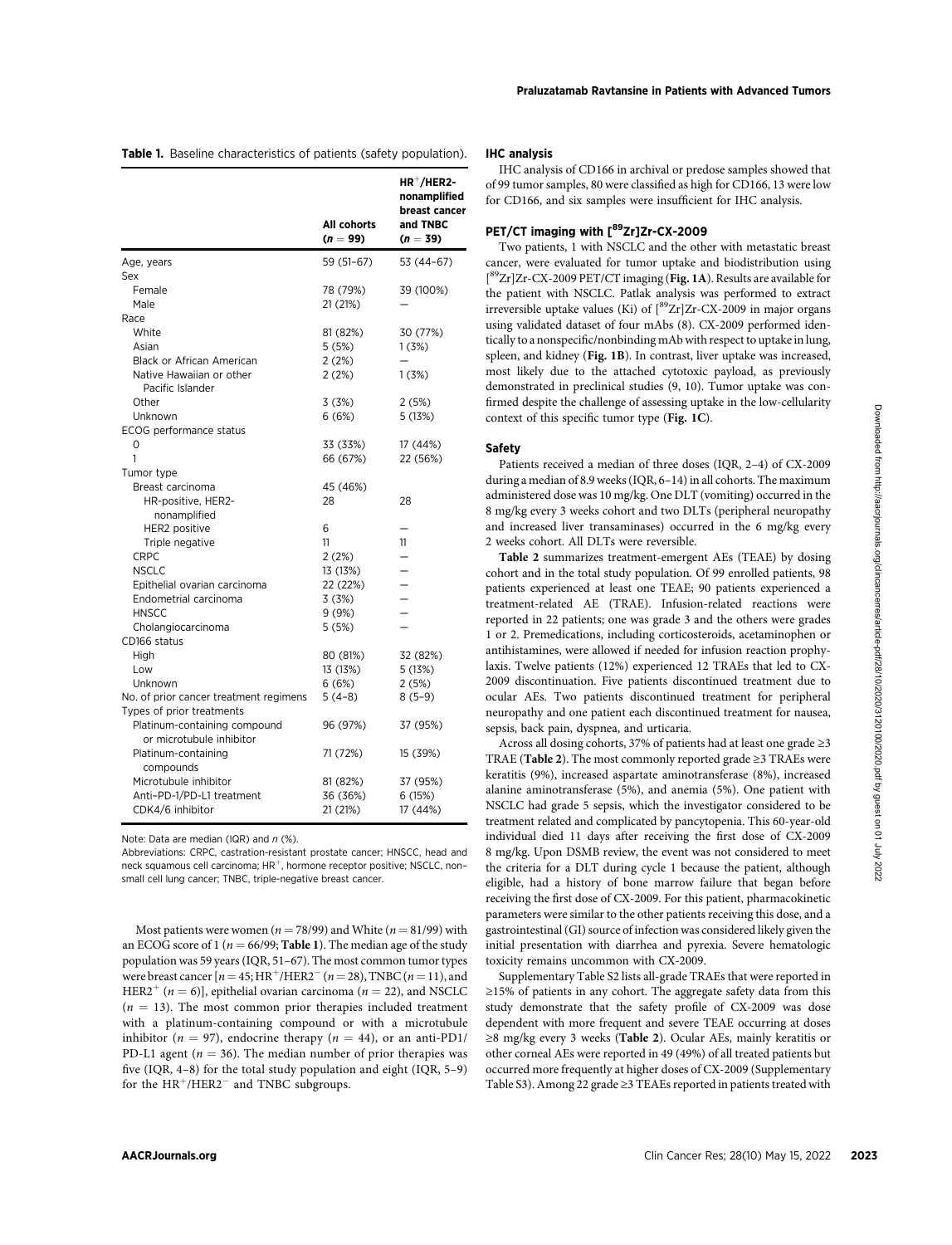

#### Figure 1.

[<sup>89</sup>Zr]Zr-CX-2009 evaluation and comparison with mAbs evaluated in previous clinical studies (baseline). **A,** A total of 10 mg, 37 MBq of [<sup>89</sup>Zr]Zr-CX-2009 was administered to a patient with micropapillary adenocarcinoma of the lung. B, Using Patlak analysis, irreversible uptake (Ki) of [<sup>89</sup>Zr]Zr-CX-2009 in major organs was compared with a validated set of four mAbs. **C,** Tumor uptake was confirmed in this tumor type with low cellularity (images 162 hours after injection, top = (<sup>18</sup>F)FDG, bottom  $=$  [ $^{89}$ Zr]Zr-CX-2009, left images  $=$  PET/CT fusion, middle  $=$  CT scan in lung setting, right  $=$  PET). A tumor lesion in the left lower lung is indicated with a blue circle. Note: additional tumor tissue is present in the right lower lung. However, due to the close proximity of this lesion with the liver, uptake of [89Zr]Zr-CX-2009 is not reliably distinguishable.

doses ≤7 mg/kg, one was an ocular toxicity (grade 3). In contrast, patients treated with doses  $\geq 8$  mg/kg ( $n = 39$ ) experienced eight grade ≥3 ocular events, primarily keratitis, vision blurred, and dry eye. Seven patients had doses discontinued because of ocular events; 18 patients (28 events) had doses interrupted; and 2 patients required a dose reduction. Most ocular events occurred after cycle 2 and resolved within 2 to 3 weeks of onset. Ocular prophylaxis (vasoconstrictors, corticosteroids, artificial tears) was implemented during the 8 mg/kg dosing cohort and appeared to have some effectiveness in preventing ocular adverse events given there were more ocular events reported in patients who did not receive prophylactic medications.

On the basis of the absence of DLTs during cycle 1, the low rate of ocular AEs, and the observed tolerability for chronic administration, the CX-2009 RP2D was determined to be 7 mg/kg every 3 weeks. For

the every 2 weeks mTPI-2 dose escalation, the 6 mg/kg dose was not tolerable because 2 of 6 patients experienced DLTs during cycle 1; however, there were no DLTs in the 4 patients who enrolled in the CX-2009 4 mg/kg dose cohort.

#### Pharmacokinetics

Preliminary single-dose CX-2009 pharmacokinetic data in 85 patients suggested dose-proportionality following administration of 1.0 to 10.0 mg/kg CX-2009 every 3 weeks. CX-2009 circulated predominantly in the intact form (>90%), with a median terminal half-life of 5.24 to 9.03 days (Fig. 2A). Figure 2B shows the median plasma concentration versus time curves for Probody-conjugated-DM4, total CX-2009, DM4-Me, and free DM4 following administration of a single dose of CX-2009 at 7 mg/kg every 3 weeks ( $n = 9$ ). Both DM4-Me and free DM4 circulated as the minority species at ≤4.0% of total CX-2009.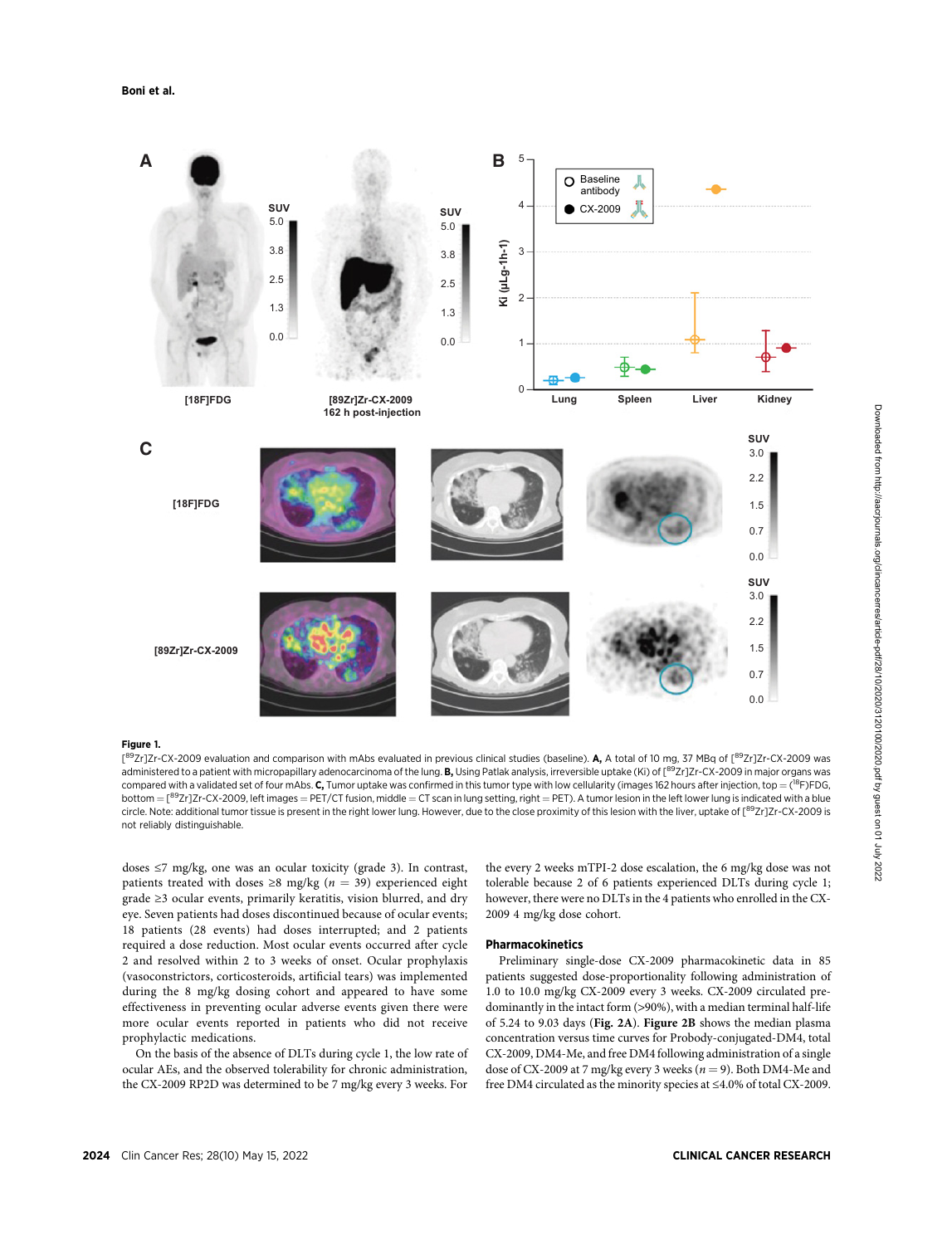|                                                                                                                                                                                                                                                                                                                                                                                                                                                                                                                                                                                                                                                                               | CX-2009 dose (mg/kg)<br>every 3 weeks                                                   |                                                                                               |                                                                                                |                                                                                                           |                                                                                                                                                                                                          |                                                                                                     |                                                                                                   | <b>CX-2009 dose</b><br>(mg/kg) every<br>2 weeks                                  |                                                                                               |                                                                                                                        |
|-------------------------------------------------------------------------------------------------------------------------------------------------------------------------------------------------------------------------------------------------------------------------------------------------------------------------------------------------------------------------------------------------------------------------------------------------------------------------------------------------------------------------------------------------------------------------------------------------------------------------------------------------------------------------------|-----------------------------------------------------------------------------------------|-----------------------------------------------------------------------------------------------|------------------------------------------------------------------------------------------------|-----------------------------------------------------------------------------------------------------------|----------------------------------------------------------------------------------------------------------------------------------------------------------------------------------------------------------|-----------------------------------------------------------------------------------------------------|---------------------------------------------------------------------------------------------------|----------------------------------------------------------------------------------|-----------------------------------------------------------------------------------------------|------------------------------------------------------------------------------------------------------------------------|
|                                                                                                                                                                                                                                                                                                                                                                                                                                                                                                                                                                                                                                                                               | ≤4<br>$(n = 20)$ $(n = 9)$                                                              | 5                                                                                             | 6<br>$(n = 9)$                                                                                 | 7<br>$(n = 12)$                                                                                           | 8<br>$(n = 22)$                                                                                                                                                                                          | 9<br>$(n = 9)$                                                                                      | 10<br>$(n = 8)$                                                                                   | 4<br>$(n=4)$                                                                     | 6<br>$(n = 6)$                                                                                | All<br>cohorts<br>$(n = 99)$                                                                                           |
| TEAE<br>TEAE related to CX-2009<br>TEAE grade $\geq$ 3<br>TRAE grade $\geq$ 3<br><b>IRRs</b><br>IRRs CTCAE grade ≥3<br>TRAE leading to CX-2009<br>discontinuation<br>Dose-limiting toxicity<br>SAE<br>SAE related to CX-2009<br>TEAE leading to death                                                                                                                                                                                                                                                                                                                                                                                                                         | 19 (95%)<br>14 (70%)<br>9 (45%)<br>1(5%)<br>4 (20%)<br>0<br>0<br>0<br>3 (15%)<br>0<br>0 | 9 (100%)<br>9 (100%)<br>4 (44%)<br>3 (33%)<br>2(22%)<br>0<br>3 (33%)<br>0<br>2(22%)<br>0<br>0 | 9 (100%)<br>9 (100%)<br>4 (44%)<br>3 (33%)<br>3 (33%)<br>0<br>2(22%)<br>0<br>3 (33%)<br>0<br>0 | 12 (100%)<br>12 (100%)<br>8 (67%)<br>4 (33%)<br>3 (25%)<br>0<br>1(8%)<br>0<br>5 (42%)<br>2 (17%)<br>1(8%) | 22 (100%)<br>21 (96%)<br>17 (77%)<br>14 (64%)<br>5 (23%)<br>1(5%)<br>3 (14%)<br>1(4%)<br>10 (46%)<br>6 (27%)<br>1(5%)                                                                                    | 9 (100%)<br>9 (100%)<br>7 (78%)<br>5 (56%)<br>0<br>0<br>2(22%)<br>0<br>5 (56%)<br>2 (22%)<br>1(11%) | 8 (100%)<br>7 (88%)<br>7 (88%)<br>4 (50%)<br>1(13%)<br>0<br>1(13%)<br>0<br>3 (38%)<br>1(12%)<br>0 | 4 (100%)<br>3 (75%)<br>1(25%)<br>0<br>2 (50%)<br>0<br>0<br>0<br>1(25%)<br>0<br>0 | 6 (100%)<br>6 (100%)<br>5 (83%)<br>3 (50%)<br>2(33%)<br>0<br>0<br>2 (33%)<br>1(17%)<br>0<br>0 | 98 (99%)<br>90 (91%)<br>62 (63%)<br>37 (37%)<br>22 (22%)<br>1(1%)<br>12 (12%)<br>3(3%)<br>33 (33%)<br>11(11%)<br>3(3%) |
| TEAE leading to death related to CX- 0<br>2009<br>Ocular toxicity related to CX-2009<br>Ocular toxicity CTCAE grade ≥3<br>related to CX-2009                                                                                                                                                                                                                                                                                                                                                                                                                                                                                                                                  | 2 (10%)<br>0                                                                            | 0<br>6(67%)<br>1(11%)                                                                         | 0<br>3 (33%)<br>1(11%)                                                                         | 0<br>3 (25%)<br>0                                                                                         | 1(5%)<br>12 (55%)<br>3 (14%)                                                                                                                                                                             | 0<br>5 (56%)<br>3 (33%)                                                                             | 0<br>6 (75%)<br>1(13%)                                                                            | 0<br>1(25%)<br>0                                                                 | 0<br>5 (83%)<br>2 (33%)                                                                       | 1(1%)<br>43 (43%)<br>11(11%)                                                                                           |
| Incidence of grade $\geq 3$ CX-2009-related TEAEs reported in $\geq 10\%$ of patients in any dosing cohort                                                                                                                                                                                                                                                                                                                                                                                                                                                                                                                                                                    |                                                                                         |                                                                                               |                                                                                                |                                                                                                           |                                                                                                                                                                                                          |                                                                                                     |                                                                                                   |                                                                                  |                                                                                               |                                                                                                                        |
| ≥1 event<br>AST increased<br>Keratitis<br><b>ALT</b> increased<br>Anemia<br>Neuropathy <sup>a</sup><br>Nausea<br>Hyponatremia<br>Fatigue                                                                                                                                                                                                                                                                                                                                                                                                                                                                                                                                      | 1(5%)<br>0<br>0<br>0<br>1(5%)<br>0<br>0<br>0<br>0                                       | 3 (33%)<br>0<br>1(11%)<br>0<br>0<br>1(11%)<br>0<br>0<br>1(11%)                                | 3 (33%)<br>0<br>1(11%)<br>0<br>0<br>1(11%)<br>0<br>2(22%)<br>0                                 | 4 (33%)<br>0<br>0<br>0<br>1(8%)<br>1(8%)<br>1(8%)<br>0<br>0                                               | 14 (64%)<br>4 (18%)<br>2 (9%)<br>2(9%)<br>3 (14%)<br>0<br>1(4%)<br>0<br>0                                                                                                                                | 5 (56%)<br>0<br>2 (22%)<br>0<br>0<br>1(11%)<br>1(11%)<br>1(11%)<br>0                                | 4 (50%)<br>3 (38%)<br>1(12%)<br>2(25%)<br>0<br>0<br>1(12%)<br>0<br>1(12%)                         | 0<br>0<br>0<br>0<br>0<br>0<br>0<br>0<br>0                                        | 3 (50%)<br>1(17%)<br>2(33%)<br>1(17%)<br>0<br>1(17%)<br>0<br>0<br>0                           | 37 (37%)<br>8(8%)<br>9(9%)<br>5(5%)<br>5 (5%)<br>5 (5%)<br>4 (4%)<br>3 (3%)<br>2(2%)                                   |
| reaction; SAE, serious adverse event; TEAE, treatment-emergent adverse event; TRAE, treatment-related adverse event.<br><sup>a</sup> Neuropathy was either peripheral neuropathy or peripheral sensory neuropathy.<br>CX-2009 activity<br>Figure 3A and B shows plots of change in tumor burden in<br>evaluable patients treated with CX-2009 at doses ≥4 mg/kg (no<br>responses were seen in the 10 patients treated at doses of $\leq$ 2 mg/kg).                                                                                                                                                                                                                            |                                                                                         |                                                                                               |                                                                                                |                                                                                                           | Supplementary Table S4 summarizes response assessment for all<br>$HR^{+}/HER2^{-}$ breast cancer subset (n = 22), 2 patients (9%) had<br>confirmed PRs, and 10 patients (45%) had a best response of SD. |                                                                                                     |                                                                                                   |                                                                                  |                                                                                               | patients and for two subgroups of patients with breast cancer. In the                                                  |
| Figure 2.<br>A, Preliminary dose 1 intact CX-2009 (solid lines) and<br>total CX-2009 (dashed lines) median plasma concen-<br>trations (nmol/L) versus time (davs) following admin-<br>istration of up to 10 mg/kg CX-2009 every 3 weeks.<br><b>B,</b> Preliminary dose 1 Probody-conjugated-DM4<br>(Pc-DM4), intact CX-2009, total CX-2009, DM4-Me,<br>and free DM4 median plasma concentrations<br>(nmol/L) versus time (days) following adminis-<br>tration of 7 mg/kg CX-2009 every 3 weeks. DM4,<br>N-succinimidyl 4-(2-pyridyldithio) butanoate-N2'-<br>deacetyl-N2'-(4-mercapto-4-methyl-1-oxopentyl)-<br>maytansine; DM4-Me, S-methyl DM4; Pc, Probody-<br>conjugated. |                                                                                         | A<br>Concentration (nmol/L)                                                                   | 1,000<br>100<br>10<br>1<br>0<br>$+0.25$ mg/kg<br>$+0.5$ mg/kg<br>$+1$ mg/kg                    | 5<br>10<br>Time (day)<br>$+ 2$ mg/kg $+ 6$ mg/kg<br>$+$ 4 mg/kg $+$ 7 mg/kg<br>$+ 5$ mg/kg $+ 8$ mg/kg    | 15<br>$\rightarrow$<br>÷                                                                                                                                                                                 | 20<br>9 mg/kg<br>10 mg/kg                                                                           | B<br>1,000<br>Concentration (nmol/L)<br>100<br>10<br>1                                            | 5<br>0<br>$-$ -Pc-DM4<br>$-$ -DM4-Me                                             | 10<br>Time (day)<br>-- Free DM4                                                               | 20<br>15<br>→ Intact CX-2009 → Total CX-2009                                                                           |
| <b>AACRJournals.org</b>                                                                                                                                                                                                                                                                                                                                                                                                                                                                                                                                                                                                                                                       |                                                                                         |                                                                                               |                                                                                                |                                                                                                           |                                                                                                                                                                                                          |                                                                                                     |                                                                                                   |                                                                                  |                                                                                               | Clin Cancer Res; 28(10) May 15, 2022                                                                                   |

# CX-2009 activity



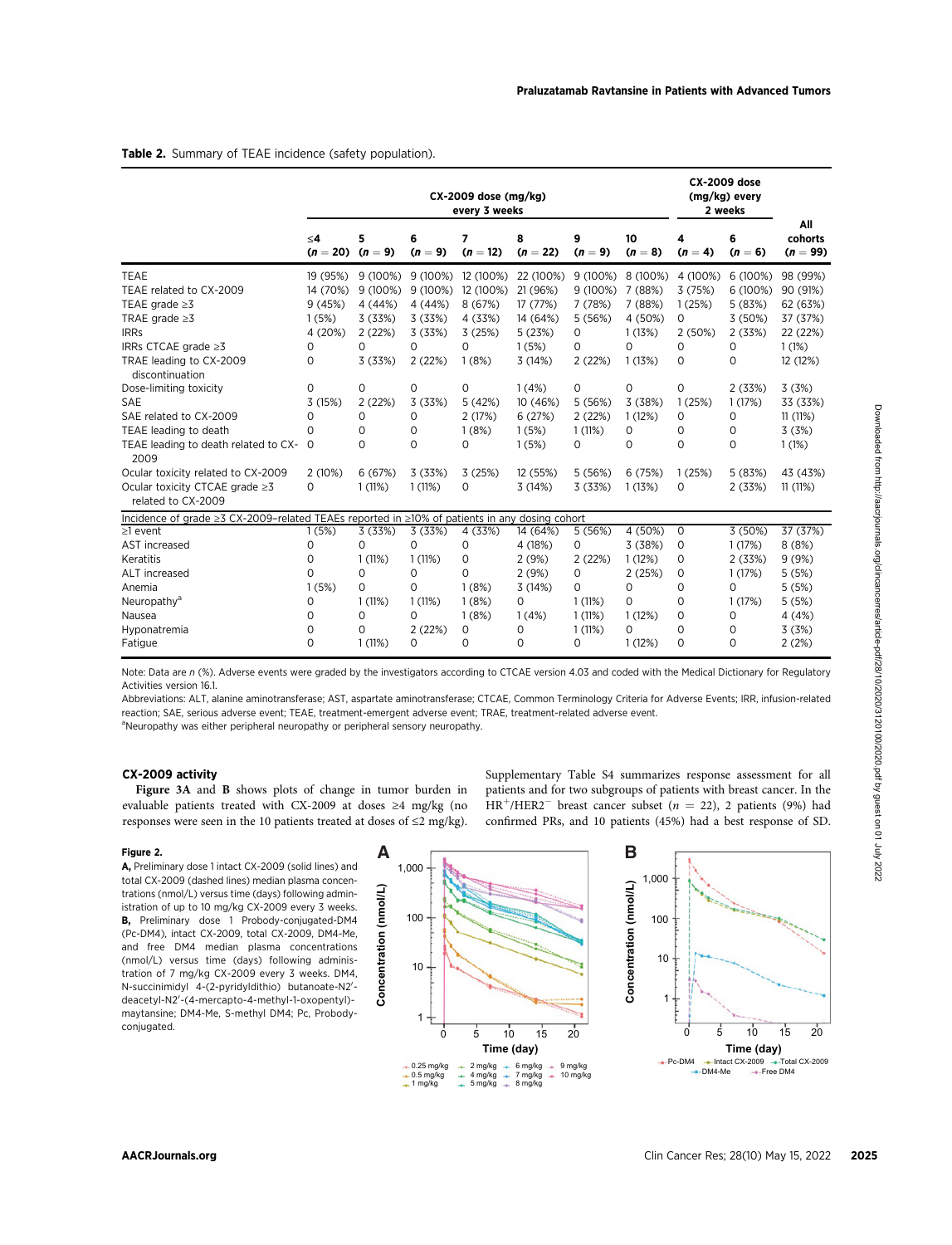Notably, one of the patients with a confirmed PR had persistent bone metastases and received seven prior treatment regimens before experiencing durable response of almost 1 year, and complete disappearance of liver lesions with CX-2009. Of six reported unconfirmed PRs, three were in patients with TNBC  $(n = 10)$ ; one in a patient who had not responded to two prior treatments (Supplementary Fig. S2), two in patients with ovarian cancer, and one in a patient with HNSCC. The CBR16 and CBR24 rates in the  $HR<sup>+</sup>/HER2<sup>-</sup>$  breast cancer subset were 36% and 23%, respectively, and were 40% and 40% for the TNBC subset. Figure 3C shows the course of tumor reduction by dose in response-evaluable patients with breast cancer treated at doses ≥4 mg/kg. Supplementary Table S5 summarizes the data on all 8 patients with confirmed and unconfirmed PRs.

### Assessment of intratumoral CX-2009 and CD166 in ontreatment biopsies

A total of 27 on-treatment frozen biopsies were collected; of those, five were not evaluable due to very small size (<0.5 mg) and/or very low total protein yield  $(\leq 50 \text{ µg})$  upon lysis. The concentration of intact/ masked and activated/unmasked CX-2009 was measured in evaluable biopsies to assess the extent to which tumor-associated proteases were able to cleave the substrate linker and to release the peptide mask from CX-2009. Figure 4A shows that activated CX-2009 was quantifiable in 18 samples (including in six of seven biopsies from patients with breast cancer) and demonstrates that the amount of measured intratumoral activated CX-2009 was variable and could differ by several fold even within the same dose group. In some of these cases, the extent of CX-2009 activation measured in the sample may be underestimated because of low tumor content in the biopsy, target-mediated drug disposition, or other factors. A comparison of activated CX-2009 in the tumor versus the intratumoral concentration of CD166 measured in the same sample (Fig. 4B) showed a significant correlation ( $r^2 = 0.59$ ,  $P = 0.00345$ ). This may arise from the greater retention of activated CX-2009 in high-CD166 tumors, or from alternative mechanisms. See Supplementary Table S6 for a complete data listing of results from analyses performed on ontreatment frozen biopsies.

# **Discussion**

The goal of this phase I study was to evaluate the safety and preliminary antitumor activity of CX-2009, a first-in-class PDC targeting CD166, a previously undruggable target. Antibody–drug conjugates (ADC) are engineered to bind to a specific target antigen found on the surface of tumor cells, which upon internalization, are intended to provide targeted anticancer activity via their toxic payload. However, off-tumor on-target toxicity associated with traditional ADCs preclude safe administration when targeting transmembrane proteins, such CD166, that are widely expressed in both normal and tumor tissues. PDCs are a new class of ADCs that are designed to be proteolytically activated in the tumor microenvironment by tumorassociated proteases while remaining largely inactive in circulation. The safety and antitumor activity results combined with novel imaging and translational analyses from this study show proof of platform with CX-2009, a first-in-class Pb-Tx, and represents the first successful targeting of CD166 with an anticancer therapeutic agent.

Pharmacokinetic data showed that circulating CX-2009 is predominantly (>90%) in the intact/masked form, and free DM4 and methylated DM4 circulate at low concentrations relative to total CX-2009 with a ratio of <0.04 for exposure and peak concentration. CX-2009 was dosed using strategy that incorporated an adjustment to patient's ideal body weight. CX-2009 AIBW dosing demonstrated lower variability in peak CX-2009 concentrations and exposure compared with CX-2009 doses using actual body weight. In addition, a correlation between early high CX-2009 exposure and ocular toxicity was observed, which could be in part addressed by utilizing AIBW versus total body weight (11).

First-in-human immuno-PET imaging with  $[892r]Zr-CX-2009$  as well as clinical imaging of an ADC show selective uptake of CX-2009 in tumor tissues, but shielding of major nontumor organs, as detected and confirmed by Patlak analysis (8). Analysis of on-treatment biopsies show CX-2009 is activated/unmasked in the tumor microenvironment. These results are consistent with the expectation that CX-2009 would be minimally activated in normal tissues but would be significantly activated in tumor tissues where upregulated and dysregulated protease activity, a recognized hallmark of cancer, enables cleavage of the linker. Taken together with the observations above, this supports the premise that CX-2009 is behaving as designed and is activated primarily in the tumor microenvironment.

Overall, this study demonstrates an acceptable safety profile for CX-2009 consistent with that of other DM4 ADCs (12–14) and provides indirect evidence of tumor-associated protease activity and the utility of the Probody platform. CX-2009 was successfully dose escalated to biologically active dose levels with an acceptable therapeutic window. There were no AEs identified that would suggest off-tumor on-target engagement of CD166 in normal tissues. DM4 payload toxicities are well described and include ocular, hepatic, neuropathic, and GI (15). Indeed, ocular toxicities, in the absence of mandatory prophylaxis, were the most common toxicity to result in treatment discontinuation. Ocular, hepatic, and neuropathic adverse events were also observed, and this profile is consistent with DM4-conjugated ADCs. Prophylactic treatment with corticosteroid and vasoconstrictor eye drops and artificial tears resulted in a trend toward symptomatic improvement and a reduction in the incidence of treatment-related ocular AE. However, formal statistical analysis could not be performed because of the small number of patients in which mandatory ocular prophylaxis was implemented from the start and the lack of a comparator cohort without ocular prophylaxis.

CD166 expression has been associated with grade, stage, and invasive potential for some tumors, including breast cancer, but has not been characterized as a predictive factor with respect to treatment outcomes (16, 17). This study is the first to evaluate the predictive potential of CD166 to support treatment with CX-2009 by enrolling patients with tumor types predicted to have high levels of CD166 using an investigational IHC assay. Analysis of on-treatment biopsies showed a correlation of levels of intratumoral CD166 with those of activated CX-2009 in the same lysate, which supports the promise of targeting CD166 with CX-2009. This correlation could be due to tumors with higher CD166 levels retaining a proportionally higher amount of activated CX-2009 at equilibrium. Additional research should address concordance of CD166 expression between primary and metastatic tumors, as well as the optimal diagnostic method to reliably identify patients who would most benefit from CX-2009 treatment. Other factors besides CD166 expression such as features of the tumor microenvironment (e.g., protease abundance), morphologic features, and/or tumor sensitivity to DM4 might be needed to generate a predictive algorithm to CX-2009 treatment outcomes.

In conclusion, the results of this trial validate CD166 as a viable firstin-class therapeutic target in cancer. The Probody platform enables administration of a CD166-directed ADC at tolerable doses, resulting in PRs. The RP2D of 7 mg/kg every 3 weeks is supported by the observed activity and safety profiles, as well as by pharmacokinetic and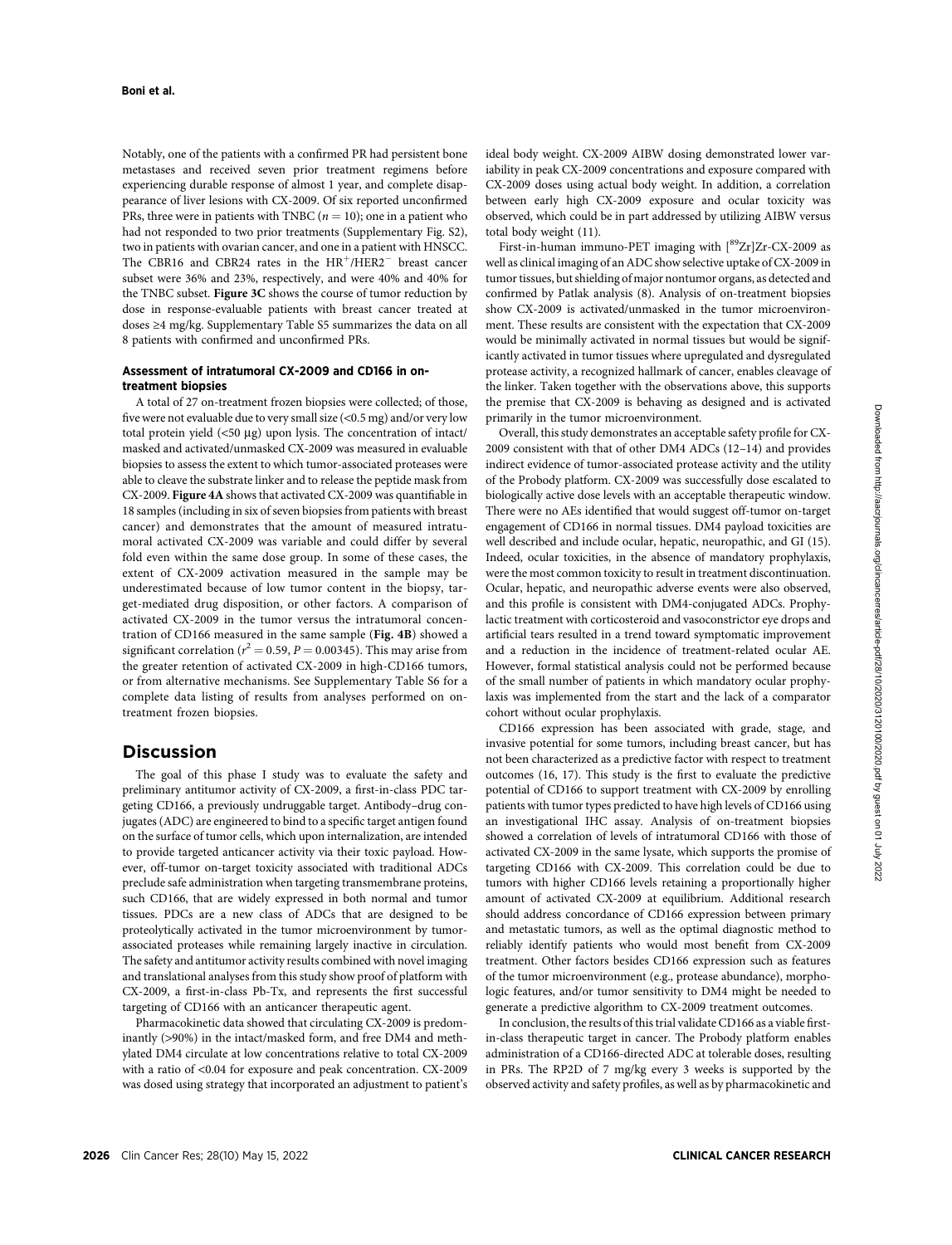

#### Figure 3.

Waterfall plot of change in tumor burden in evaluable patients who received CX-2009 ≥4 mg/kg. A, Breast cancer and CD166 expression. Numbers along the x-axis represent a composite CD166 IHC score (H-score) for each patient's archival/predose biopsy, with the highest potential score being 300 and the lowest being 0. See Supplementary IHC methods for a full description. Two of the 32 response-evaluable patients had new lesions, but no associated measurements to determine the percent change from baseline for the waterfall plot. cPR, confirmed partial response; uPR, unconfirmed partial reponse. B, HNSCC, head and neck squamous cell carcinoma; NSCLC, non–small cell lung cancer; EOC, epithelial ovarian carcinoma. C, Plot of tumor burden reduction by dose in patients with breast cancer treated with CX-2009 ≥ 4 mg/kg every 3 weeks. NE, not evaluable; PD, progressive disease; PR, partial response; SD, stable disease. Patient started at 6 mg/kg every 2 weeks (Q2W), was dose reduced to 4 mg/kg Q2W due to keratitis. <sup>#</sup>Patient who, at the timepoint, had PD due to worsening nontarget lesion or presence of new lesions.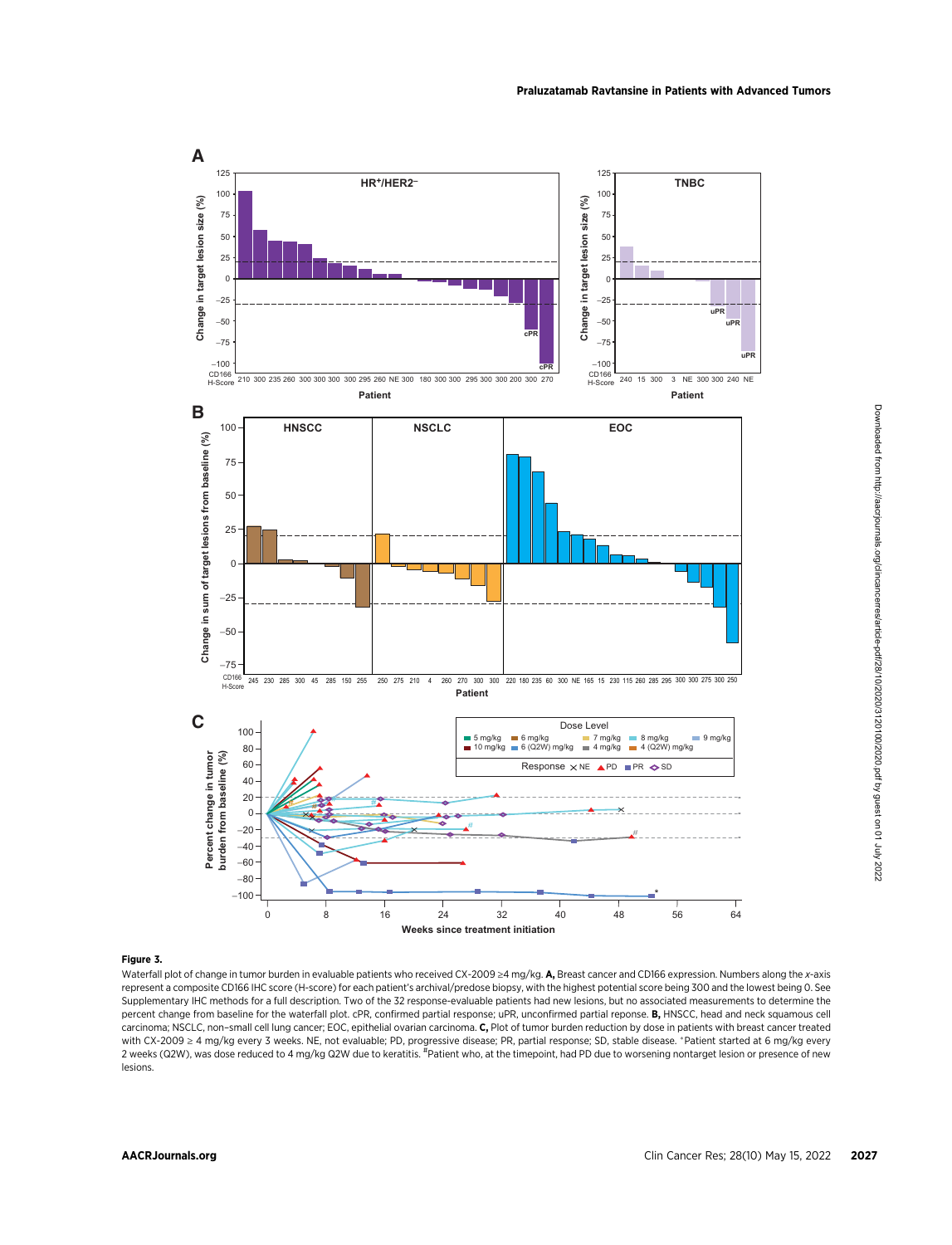

#### Figure 4.

Analysis of CX-2009 activation and CD166 levels in on-treatment biopsies. A, CX-2009 is activated in patient biopsies. On-treatment biopsies collected on C1D4 were analyzed by CEI to determine the concentration of activated CX-2009. Values below the lower limit of quantification (LLOQ) are plotted as 0.1. The CX-2009 dose for the on-treatment biopsy patient subset ranged from 4-10 mg/kg. For a given indication, a darker color indicates a higher dose. For biopsies from patients with breast cancer, samples from HR+/HER2 $^-$  patients are represented as circles, and the single sample from a HER2 $^+$  patient is represented as a square. eOC, epithelial ovarian cancer. B, CD166 target levels correlate with activated CX-2009 in patient biopsies. CD166 in patient biopsy lysates was measured by CEI; the peak area measured for this assay focused on the molecular weight range expected for the glycosylated/membrane-associated form of CD166. Note that the activated CX-2009 values shown in B are a subset of the samples shown in A. CD166 was measured in all 22 evaluable samples, but 6 of the 18 samples with quantifiable activated CX-2009 were below the LLOQ for CD166; therefore, the total number of samples in which both analytes were quantifiable was 12.

nonclinical data (18, 19). A phase II trial is in progress (NCT04596150) to test the efficacy of single-agent CX-2009 in patients with  $HER<sup>+</sup>/$ HER2<sup>-</sup> breast cancer and TNBC as well as to assess the efficacy of CX-2009 combined with CX-072 (a Probody therapeutic targeting PD-L1) in patients with TNBC.

#### Authors' Disclosures

V. Boni reports personal fees and non-financial support from CytomX during the conduct of the study as well as non-financial support from AbbVie, ACEO, Adaptimmune, Amcure, Amgen, AstraZeneca, BMS, CytomX, GSK, Genentech/ Roche, H3, Incyte, Janssen, Kura, Lilly, Loxo, Nektar, Macrogenics, Menarini, Merck, Merus, Nanobiotix, Novartis, Pfizer, PharmaMar, Principia, Puma, Sanofi, Taiho, Tesaro, BeiGene, Transgene, Takeda, Innovio, MSD, PsiOxus, Seattle Genetics, Mersana, Daiichi, Astellas, ORCA, Boston Therapeutics, Dynavax, DebioPharm, Boehringer Ingelheim, Regeneron, Millennium, Synthon, Spectrum, Rigontec, and Zenith and personal fees from Puma Biotechnology, Ideaya Biosciences, Loxo Therapeutics, CytomX Therapeutics, Guidepoint, Oncoart, and Eli Lilly outside the submitted work. M.J. Fidler reports other support from Merck, Genentech, Alkermes, Rakuten, Amgen, Iovance, and Novartis; grants from Biodesix, Pfizer, Jazz, Silverback, and Daiichi; and personal fees from AstraZeneca during the conduct of the study. H.-T. Arkenau reports other support from Bicycle, BeiGene, Cellcentric, and Labgenius during the conduct of the study. A. Spira reports grants and personal fees from CytomX Therapeutics during the conduct of the study as well as personal fees from NEXT Oncology Virginia, Eli Lilly, AstraZeneca/MedImmune, Merck, and Bayer; grants and personal fees from Takeda, Amgen, Janssen Oncology, Novartis, Bristol-Myers Squibb, Incyte, Mirati Therapeutics, Gritstone Oncology, Jazz Pharmaceuticals, Janssen Research & Development, and Array BioPharma; and grants from LAM Therapeutics, Roche, AstraZeneca, Boehringer Ingelheim, Astellas Pharma, MedImmune, Newlink Genetics, AbbVie, Ignyta, Trovagene, Macrogenics, Astex Pharmaceuticals, Loxo, Arch Therapeutics, Gritstone, Plexxikon, Daiichi Sankyo, ADCT, Rubius, and Synthekine outside the submitted work. F. Meric-Bernstam reports personal fees from AbbVie, Aduro BioTech Inc., Alkermes, AstraZeneca, DebioPharm, eFFECTOR Therapeutics, F. Hoffman-La Roche Ltd., Genentech Inc., IBM Watson, Infinity Pharmaceuticals, Jackson Laboratory, Kolon Life Science, Lengo Therapeutics, OrigiMed, PACT Pharma, Parexel International, Pfizer Inc., Samsung Bioepis, Seattle Genetics Inc., Tallac Therapeutics, Tyra Biosciences, Xencor, Zymeworks, Black Diamond, Biovica, Eisai, Immunomedics, Inflection Biosciences, Karyopharm Therapeutics, Loxo Oncology, Mersana Therapeutics, OnCusp Therapeutics, Puma Biotechnology Inc., Seattle Genetics, Silverback Therapeutics, Spectrum Pharmaceuticals, Zentalis, and Chugai Biopharmaceuticals and grants from Aileron Therapeutics, Inc., AstraZeneca, Bayer Healthcare Pharmaceutical, Calithera Biosciences Inc., Curis Inc., CytomX Therapeutics Inc., Daiichi Sankyo Co. Ltd., Debiopharm International, eFFECTOR Therapeutics, Genentech Inc., Guardant Health Inc., Klus Pharma, Takeda Pharmaceutical, Novartis, Puma Biotechnology Inc., and Taiho Pharmaceutical Co. outside the submitted work. N. Uboha reports other support from Taiho, Incyte, Astellas, QED, Pfizer, and AstraZeneca and grants from Ipsen, Eli Lilly, and EMD Serono outside the submitted work. R.E. Sanborn reports other support from CytomX during the conduct of the study as well as other support from AstraZeneca, Amgen, EMD Serono, Blueprint Medicines, Daiichi Sankyo, Lilly, Janssen Oncology, Macrogenics, Sanofi Aventis, Regeneron, Mirati Therapeutics, and Merck outside the submitted work. R.F. Sweis reports grants from CytomX during the conduct of the study as well as grants and personal fees from Astellas, AstraZeneca, BMS, Eisai, Janssen, Mirati, Pfizer, Genentech/Roche, and Novartis; personal fees from EMD Serono, Exelixis, Seattle Genetics, Aveo, Editas, and Aduro Biotech; and grants from AbbVie, Bayer, Eli Lilly, Immunocore, Ascendis Pharma, Merck, Moderna, QED Therapeutics, and Epivax Oncology outside the submitted work. P. LoRusso reports personal fees from AbbVie, Agios, Five Prime, GenMab, Halozyme, Roche-Genentech, Genentech, CytomX, Takeda, SOTIO, Cybrexa, Agenus, Tyme, IQVIA, TRIGR, Pfizer, ImmunoMet, Black Diamond, Glaxo-Smith Kline, QED Therapeutics, AstraZeneca, EMD Serono, Shattuck, Astellas, Salarius, Silverback, MacroGenics, Kyowa Kirin, Kineta, Zentalis, Molecular Templates, ABL Bio, SK Life, STCube, Bayer, I-MAB, Seagen, imCheck, Relay Therapeutics, and Stemline outside the submitted work. M. Nagasaka reports personal fees from AstraZeneca, Caris Life Sciences, Daiichi-Sankyo, Takeda, Novartis, EMD Serono, Blueprint Medicines, Janssen, Pfizer, Lilly, Genentech, and Mirati and personal fees and other support from An Heart outside the submitted work. S. Jalal reports other support from Astex Pharmaceuticals, Tesaro Pharmaceuticals, AstraZeneca, and Adaptimmune during the conduct of the study. J.J. Harding reports grants and personal fees from BMS, CytomX, Eli Lilly, and Zymeworks; personal fees from Eisai, Exelexis, Imvax, Merck, Adaptimmune, QED, HCC Connect, Research to Practice, MORE Health, and Genoscience; and grants from Novartis, Pfizer, Yiviva, Incyte, and Loxo outside the submitted work. S.K. Kim reports consultancy for CytomX, Seattle Genetics, ImmunoGen, AbbVie, and Zymeworks. D.J. Vugts reports grants from CytomX during the conduct of the study; in addition, D.J. Vugts has a patent for US 17/611872 pending. G.A.M.S. van Dongen reports grants from CytomX during the conduct of the study; in addition, G.A.M.S. van